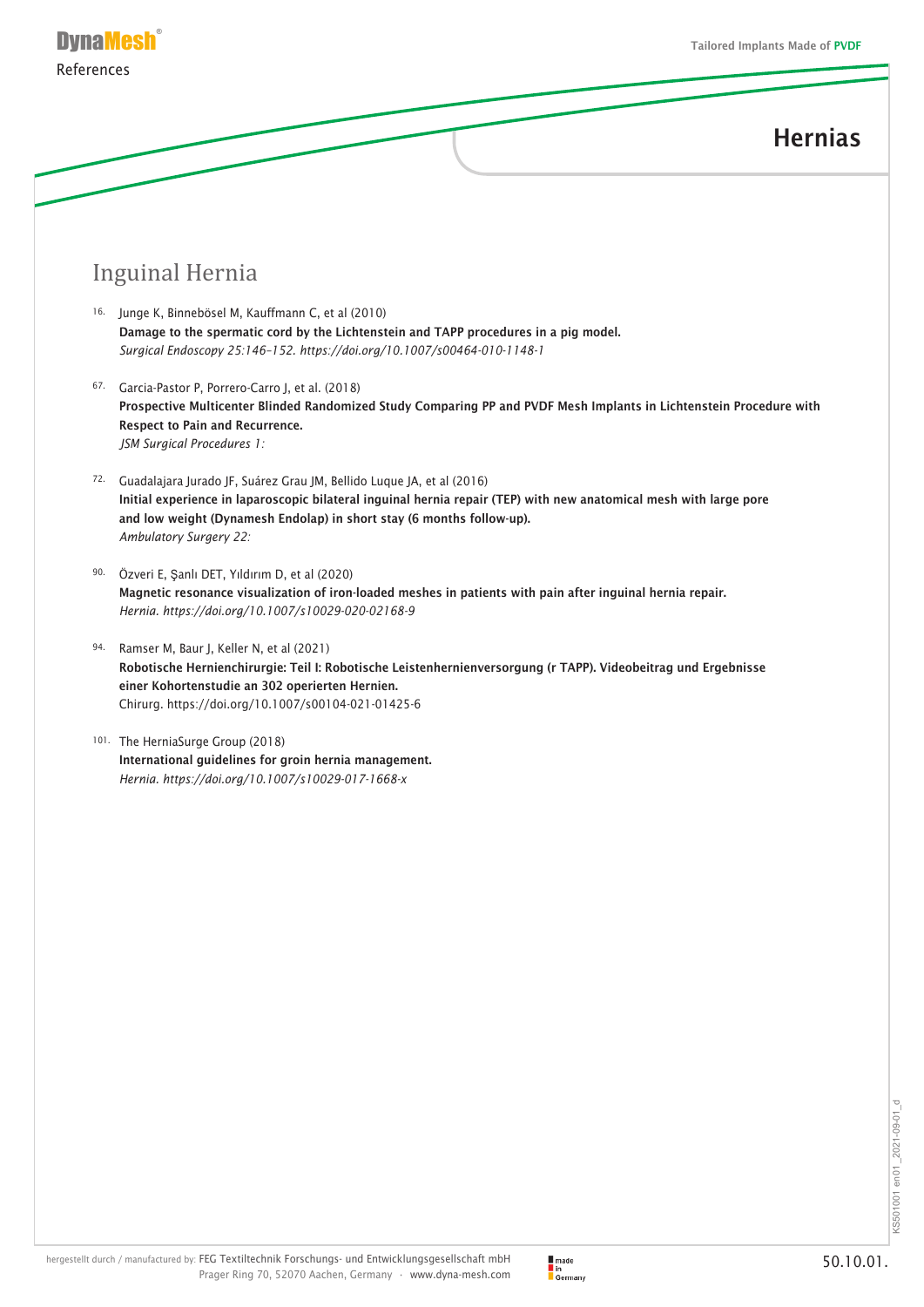

### Abdominal Wall Hernia Repair

- 10. Berger D, Bientzle M (2008) Polyvinylidene fluoride: a suitable mesh material for laparoscopic incisional and parastomal hernia repair! *Hernia 13:167–172. https://doi.org/10.1007/s10029-008-0435-4*
- 14. Berger D, Bientzle M (2006) Principles of laparoscopic repair of ventral hernias. *European Surgery 38:393–398. https://doi.org/10.1007/s10353-006-0284-2*
- 54. Muysoms F, Beckers R, Kyle-Leinhase I (2018) Prospective cohort study on mesh shrinkage measured with MRI after laparoscopic ventral hernia repair with an intraperitoneal iron oxide-loaded PVDF mesh. *Surgical Endoscopy 32:2822–2830. https://doi.org/10.1007/s00464-017-5987-x*
- 56. Köhler G, Pallwein-Prettner L, Koch OO, et al (2015) Magnetic Resonance–Visible Meshes for Laparoscopic Ventral Hernia Repair. *JSLS : Journal of the Society of Laparoendoscopic Surgeons 19:e2014.00175. https://doi.org/10.4293/JSLS.2014.00175*
- 58. Verbo A, Pafundi P, Manno A, et al (2016) Polyvinylidene Fluoride Mesh (PVDF, DynaMesh®-IPOM) in The Laparoscopic Treatment of Incisional Hernia: A Prospective Comparative Trial versus Gore® ePTFE DUALMESH® Plus. *Surgical technology international 28:147–151*
- 87. Sánchez-Arteaga A, Tallón-Aguilar L, Tinoco-González J, et al (2020) Use of polyvinylidene fluoride (PVDF) meshes for ventral hernia repair in emergency surgery. *Hernia. https://doi.org/10.1007/s10029-020-02209-3*

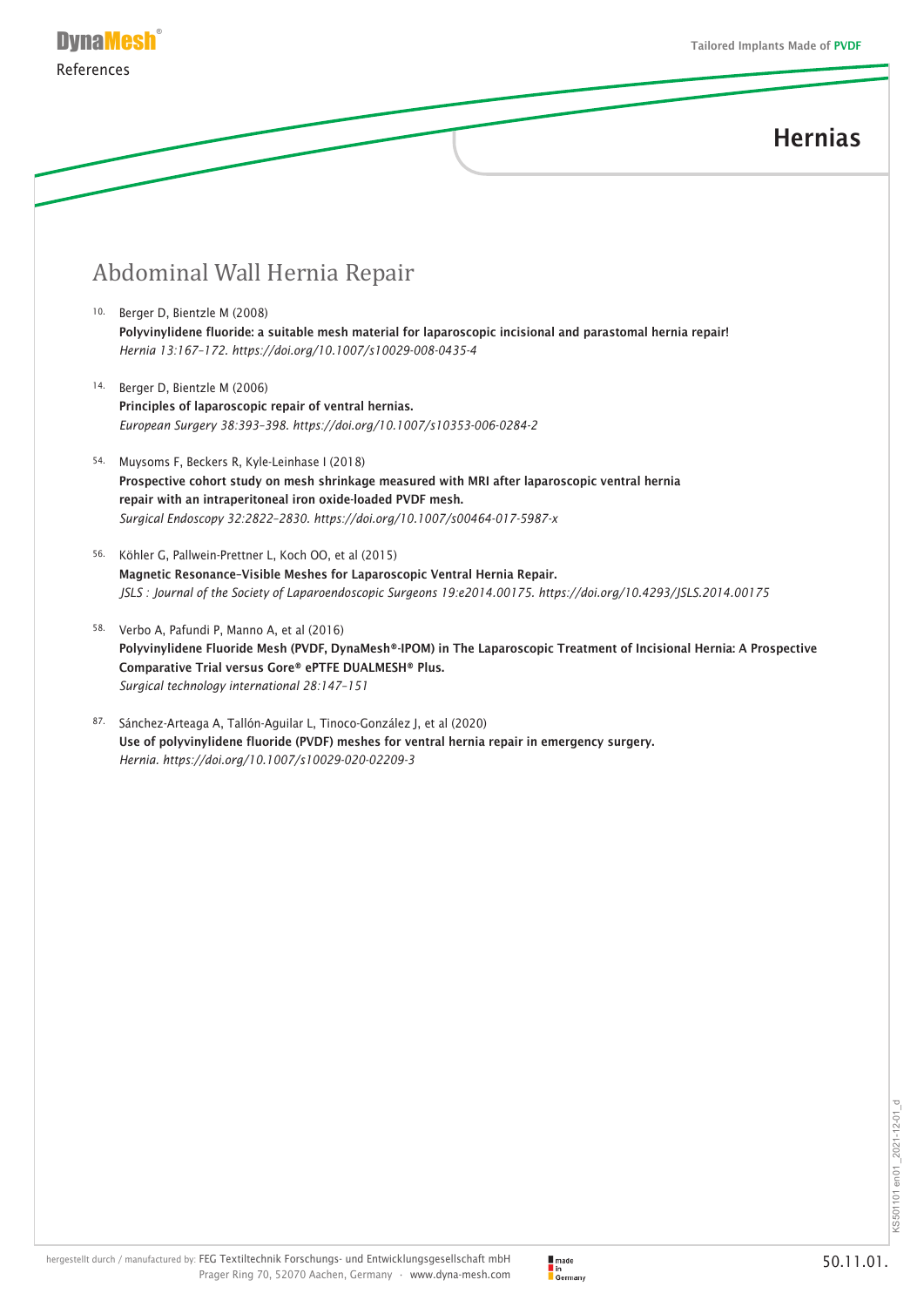

### Abdominal Wall Hernia Prevention

- 55. Kohler A, Lavanchy JL, Lenoir U, et al (2019) Effectiveness of Prophylactic Intraperitoneal Mesh Implantation for Prevention of Incisional Hernia in Patients Undergoing Open Abdominal Surgery: A Randomized Clinical Trial. *JAMA Surgery 154:109. https://doi.org/10.1001/jamasurg.2018.4221*
- 74. Bravo-Salva A, González-Castillo AM, Vela-Polanco FF, et al (2019) Incidence of Incisional Hernia After Emergency Subcostal Unilateral Laparotomy: Does Augmentation Prophylaxis Play a Role? *World J Surg. https://doi.org/10.1007/s00268-019-05282-7*
- 89. Pereira JA, Pera M, López-Cano M, et al (2019) Hernias at the Extraction Incision After Laparoscopic Colon and Rectal Resection: Influence of Incision Location and Use of Prophylactic Mesh. *Cirugía Española (English Edition) 97:20–26*

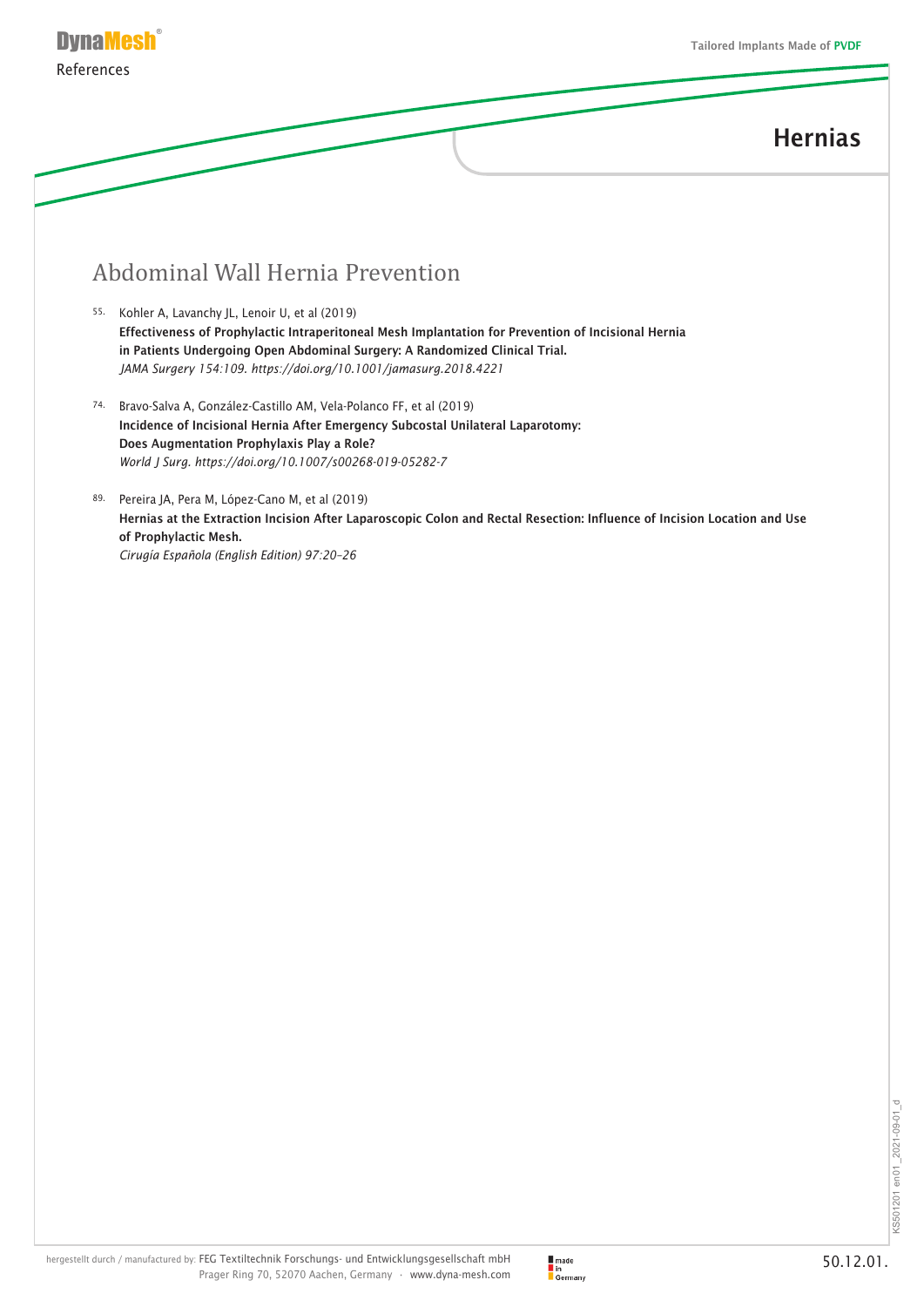

#### Parastomal Hernia Repair

- 9. Berger D, Bientzle M (2007) Laparoscopic Repair of Parastomal Hernias: A Single Surgeon's Experience in 66 Patients. *Diseases of the Colon & Rectum 50:1668–1673. https://doi.org/10.1007/s10350-007-9028-z*
- 12. Berger D (2010) Laparoskopische Reparation der parastomalen Hernie. *Der Chirurg 81:988–992. https://doi.org/10.1007/s00104-010-1933-3*
- 60. Fischer I, Wundsam H, Mitteregger M, Köhler G (2017) Parastomal Hernia Repair with a 3D Funnel Intraperitoneal Mesh Device and Same-Sided Stoma Relocation: Results of 56 Cases. *World Journal of Surgery 41:3212–3217. https://doi.org/10.1007/s00268-017-4130-4*
- 62. Köhler G, Wundsam H, Pallwein-Prettner L, et al (2015) Magnetic resonance visible 3-D funnel meshes for laparoscopic parastomal hernia prevention and treatment. *European Surgery 47:127–132. https://doi.org/10.1007/s10353-015-0319-7*
- 63. Köhler G, Emmanuel K (2017) Laparoscopic stoma relocation for parastomal hernia treatment by using a magnetic resonance visible three-dimensional implant. *ANZ Journal of Surgery 87:411–412. https://doi.org/10.1111/ans.12899*
- 64. Köhler G, Fischer I, Wundsam H (2018) A Novel Technique for Parastomal Hernia Repair Combining a Laparoscopic and Ostomy-Opening Approach. *Journal of Laparoendoscopic & Advanced Surgical Techniques 28:209–214. https://doi.org/10.1089/lap.2017.0313*
- 65. Köhler G, Mayer F, Wundsam H, et al (2015) Changes in the Surgical Management of Parastomal Hernias Over 15 Years: Results of 135 Cases. *World Journal of Surgery 39:2795–2804. https://doi.org/10.1007/s00268-015-3187-1*
- 66. Zhang H, Xie J, Miao J, Wu H (2016) Hybrid Approaches for Complex Parastomal Hernia Repair. *Journal of the College of Physicians and Surgeons Pakistan 26:72–73*
- 75. Köhler G (2019) Prinzipien und Parallelen der Prävention und Reparation parastomaler Hernien mit Netzen. *Chirurg. https://doi.org/10.1007/s00104-019-01047-z*
- 77. Szczepkowski M, Skoneczny P, Przywózka A, et al (2015) Leading article: Methods paper New minimally invasive technique of parastomal hernia repair - methods and review. *wiitm 1:1–7. https://doi.org/10.5114/wiitm.2015.50052*
- 78. Tully KH, Roghmann F, Pastor J, et al (2019) Parastomal Hernia Repair With 3-D Mesh Implants After Radical Cystectomy and Ileal Conduit Urinary Diversion - A Single-center Experience Using a Purpose Made Alloplastic Mesh Implant. *Urology 131:245–249. https://doi.org/10.1016/j.urology.2019.05.006*

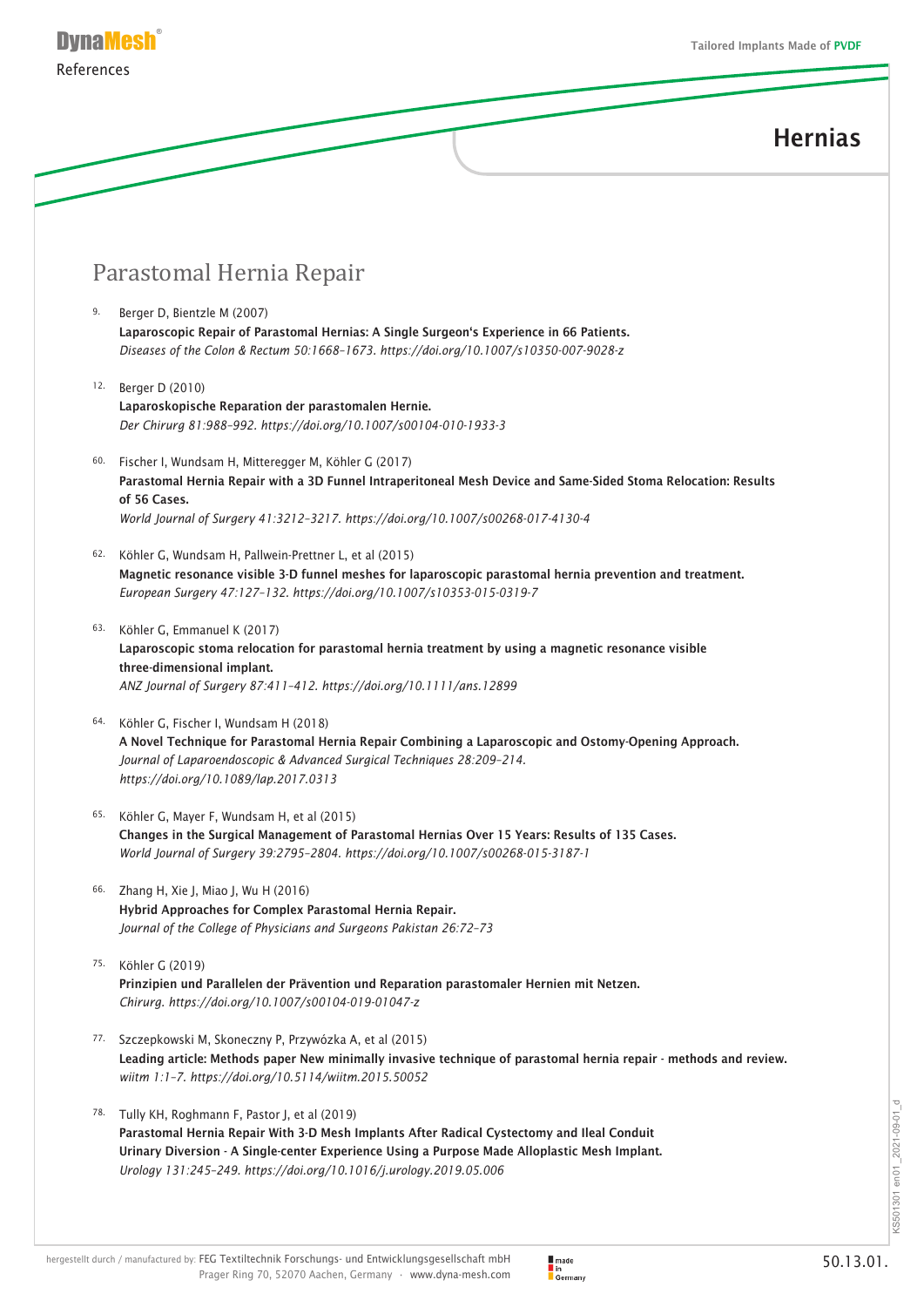

#### Parastomal Hernia Repair

- 92. Bustos-Jiménez M, Martín-Cartes JA (2020) Surgical Treatment of Parostomal Hernias by Using A 3D Mesh. *05:6*
- 96. Cartes JAM, Bustos-Jiménez M, Tamayo-López MJ (2018) Parostomal Hernia: A More and More Frequent Surgical Challenge. *General Surgery 3:5*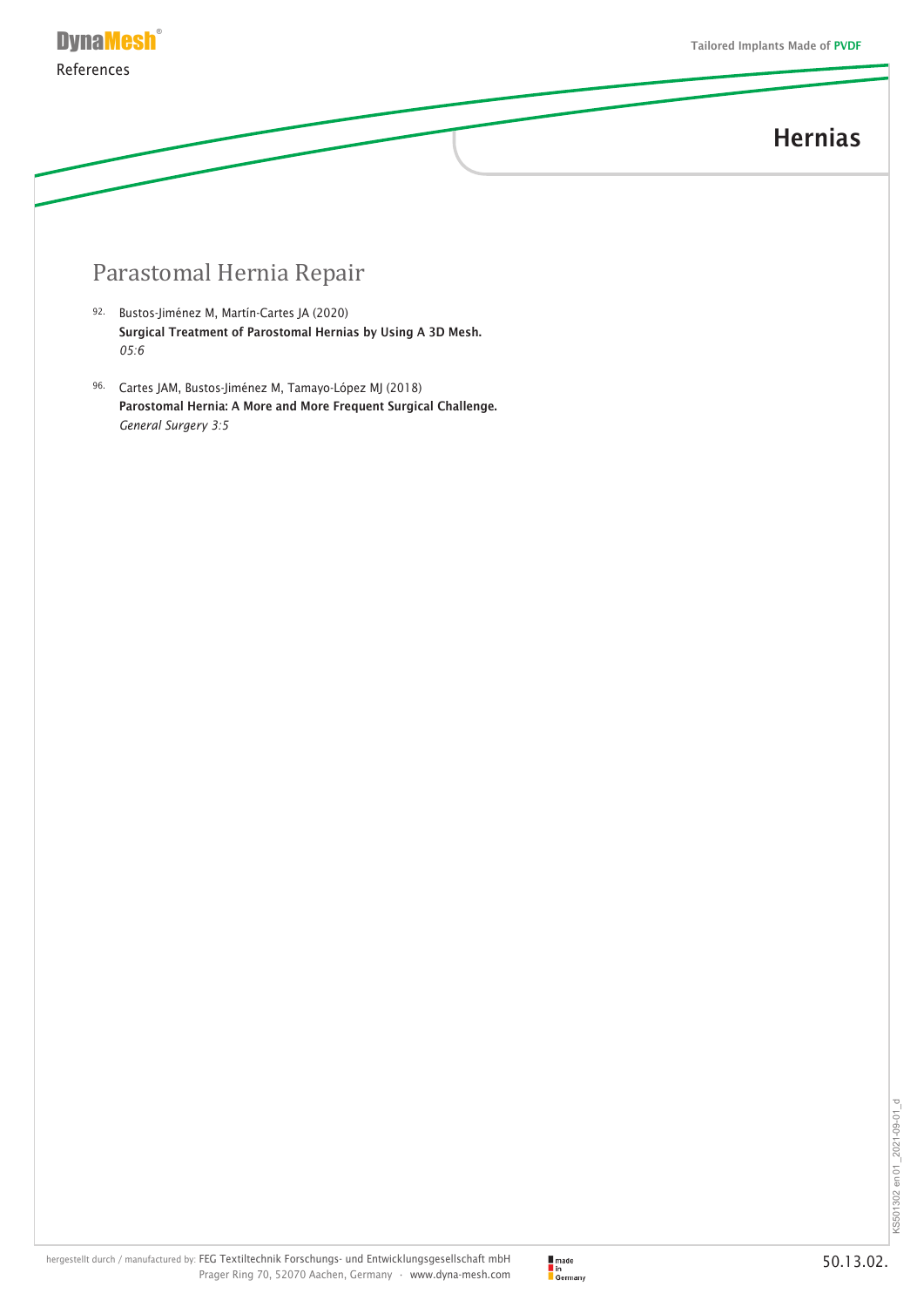

#### Parastomal Hernia Prevention

- 15. Berger D (2007) Prevention of parastomal hernias by prophylactic use of a specially designed intraperitoneal onlay mesh (Dynamesh IPST®). *Hernia 12:243–246. https://doi.org/10.1007/s10029-007-0318-0*
- 59. Conde-Muíño R, Díez J-L, Martínez A, et al (2017) Preventing parastomal hernias with systematic intraperitoneal specifically designed mesh. *BMC Surgery 17:. https://doi.org/10.1186/s12893-017-0237-7*
- 61. Köhler G, Hofmann A, Lechner M, et al (2016) Prevention of parastomal hernias with 3D funnel meshes in intraperitoneal onlay position by placement during initial stoma formation. *Hernia 20:151–159. https://doi.org/10.1007/s10029-015-1380-7*
- 62. Köhler G, Wundsam H, Pallwein-Prettner L, et al (2015) Magnetic resonance visible 3-D funnel meshes for laparoscopic parastomal hernia prevention and treatment. *European Surgery 47:127–132. https://doi.org/10.1007/s10353-015-0319-7*
- 75. Köhler G (2019) Prinzipien und Parallelen der Prävention und Reparation parastomaler Hernien mit Netzen. *Chirurg. https://doi.org/10.1007/s00104-019-01047-z*
- 80. López-Borao J, Madrazo-González Z, Kreisler E, Biondo S (2019) Prevention of parastomal hernia after abdominoperineal excision with a prophylactic three-dimensional funnel mesh. *Colorectal Dis 21:1326–1334. https://doi.org/10.1111/codi.14738*
- 88. Mäkäräinen-Uhlbäck EJ, Klintrup KHB, Vierimaa MT, et al (2020) Prospective, Randomized Study on the Use of Prosthetic Mesh to Prevent a Parastomal Hernia in a Permanent Colostomy: Results of a Long-term Follow-up. *Diseases of the Colon & Rectum 63:678–684. https://doi.org/10.1097/DCR.0000000000001599*
- 95. Ammann Y, Widmann B, Sparn M, et al (2021) Prophylactic Funnel Mesh to Prevent Parastomal Hernia in Permanent End Colostomy: A Retrospective Cohort Study. *Colorectal Dis. https://doi.org/10.1111/codi.15817*